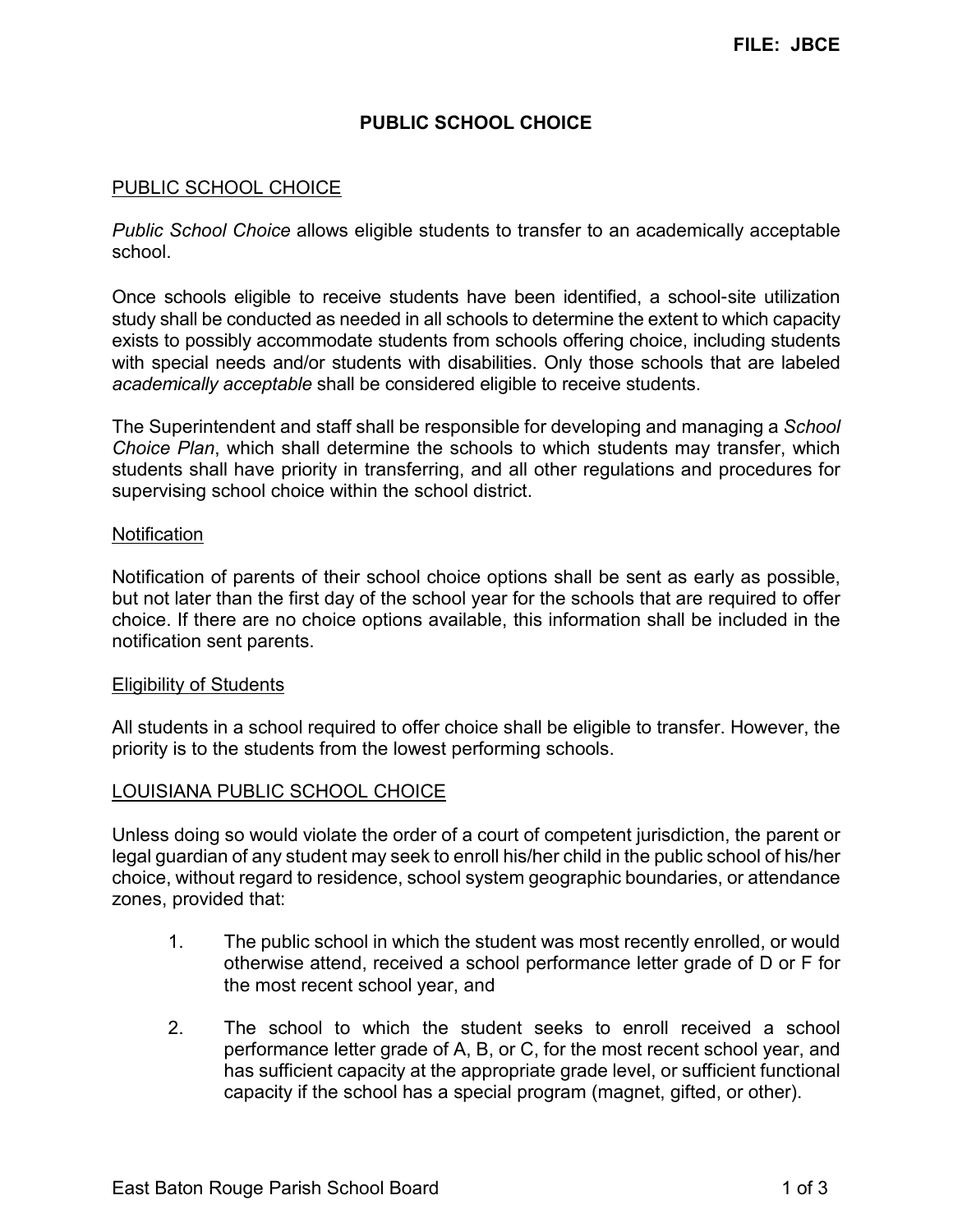"Capacity" for each school shall be defined as the number of students to be determined by applying the provisions of La. Admin. Code tit. 28, § CXV-913 regarding maximum student enrollment numbers for each classroom (grades K-3 shall be 26 students and in grades 4-12, 33 students or as amended) of a school site to determine the maximum number of students allowed by multiplying the number of classrooms by the appropriate grade level allowed student enrollment number. Functional capacity for each school with a special program, shall be defined as the number of students per classroom to be determined by the Superintendent and staff based on the needs and characteristics of the special program within the school.

The transfer request period shall begin no later than March first and end no earlier than March twenty-eighth, annually. The request period each school year shall be posted on the School Board's website. Prior to the transfer request period, parents and legal guardians of students enrolled in schools that received a D or F school performance letter grade shall be notified by the principal of said schools of the following:

- 1. The provisions of LSA-R.S. 17:4035.1, Louisiana Public School Choice Law;
- 2. Schools under the jurisdiction of the School Board that received an A, B, or C school performance letter grade, if any;
- 3. The process for submitting student transfer requests; and,
- 4. The page on the Louisiana Department of Education's website that contains school performance data.

# ADJOINING LOCAL PUBLIC SCHOOLS

The Superintendent shall be authorized to develop pertinent administrative regulations and procedures governing students seeking enrollment under this section of this policy. Such regulations and procedures shall include entering into interdistrict agreements with other city, parish, or local school boards to provide for the admission of students, and the transfer of school funds or other payments by one school board to another for, or on account of, such attendance.

Transportation shall not be provided to a student who enrolls in a public school that is located outside the geographic boundaries of the East Baton Rouge Parish School Board in which the student resides, if providing such transportation will result in additional cost to the School Board.

Enrollment under shall only be for one school year, or applicable portion thereof if a student enrolls after the start of the school year.

Revised: October 15, 2015 Revised: October, 2021 Revised: February 18, 2021

Ref: La. Rev. Stat. Ann. §§17:105, 17:4035.1; *Louisiana School, District, and State*